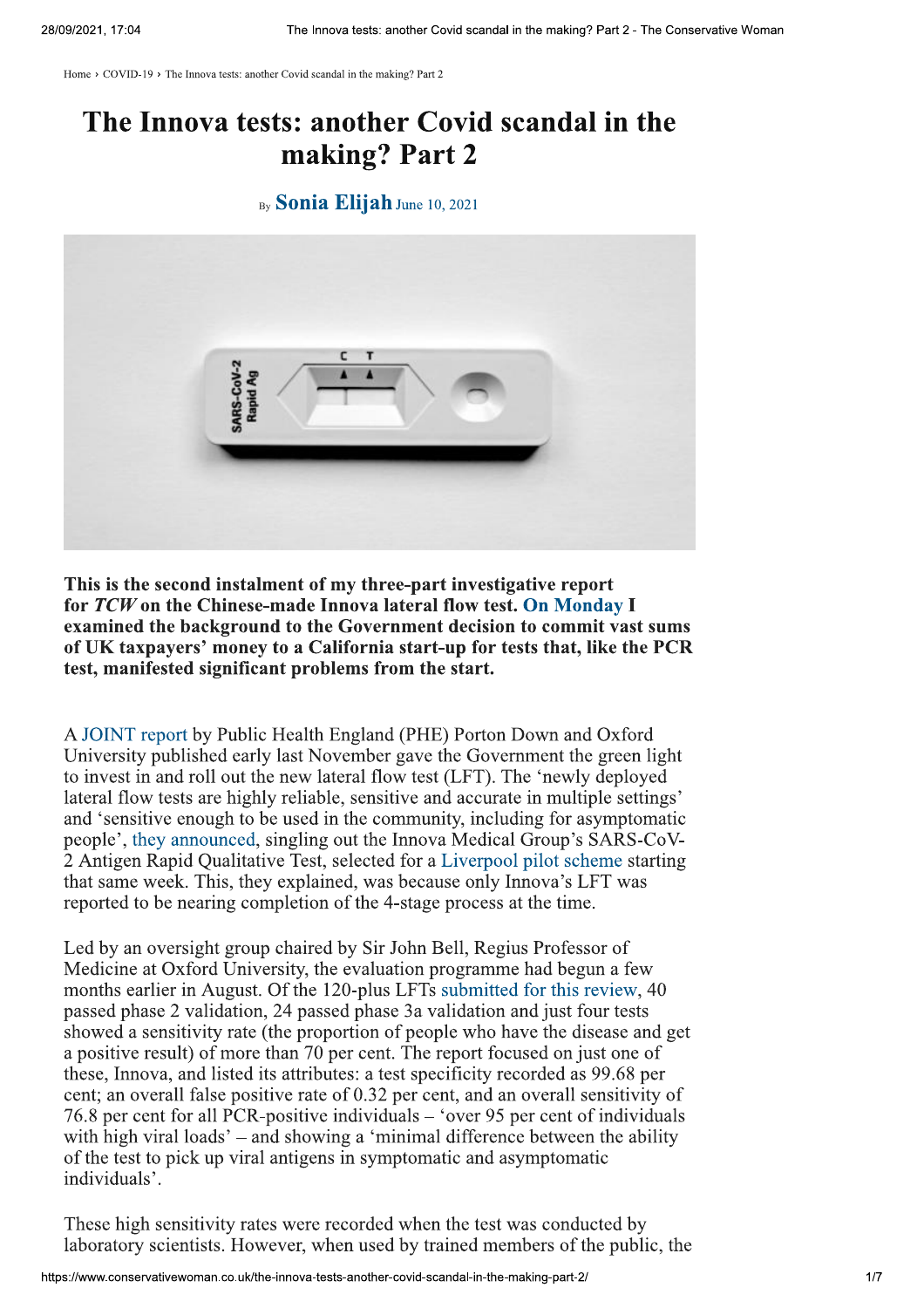rate dropped to 57.5 per cent. Surprisingly, this was not flagged as a problem by either Sir John Bell, who oversaw the report, or Susan Hopkins from PHE. Both concluded that the Innova test had 'sufficient sensitivity'.

Within days of the publication of the evaluation, other experts warned in the BMJ that, to the contrary, the Innova lateral flow test was not fit for this 'test and release' strategy as the tests 'may miss as many as half of Covid-19 cases, depending on who is using them'.

Jon Deeks, professor of biostatistics at the University of Birmingham and leader of the Cochrane Collaboration's Covid-19 test evaluation activities, could not have made his criticism clearer: 'Independent evaluations for the World Health Organisation have shown that other lateral flow antigen tests are likely to outperform Innova, but even those do not have high enough sensitivity to rule out Covid-19. The Innova test is certainly not fit for use for this purpose.'

Another damning article in the BMJ a few weeks later claimed the Innova lateral flow tests were 'highly inaccurate'. It reported 'early results [of pilot] studies] from students testing at the University of Birmingham and universities in Scotland showed that tests had a sensitivity of just 3 per cent and that 58 per cent of positive test results were false.'

Their warnings might have proved a new blow to the UK government's ambitious plans for mass testing, but they were ignored. No brakes were applied. The use of the Innova Lateral Flow Test for the NHS Test and Trace scheme, to be rolled out to universities, hospitals, care homes and all secondary schools, was planned regardless.

Impervious to the critiques, a later PHE and Oxford University performance evaluation of the Innova LFT against the PCR test (co-authored by Susan Hopkins and published in March 2021) found: 'In phase 2 and 3a, where the same sample was used for both PCR and LFD specificity analyses, no false positives were detected.'

Such confidence as to the efficacy of the Innova tests curiously *predates* as well as postdates their UK clinical evaluation, and by some months. Examination of the government's purchase contracts for tests from IMG (Innova Medical Group) shows their first contract was agreed as early as September 2020 for £103.6 million. Subsequent contracts with IMG made before Christmas, before and after PHE and University of Oxford published the results of their evaluation, totalled just under one billion pounds.

Here is their time line government's contracts with Innova Medical Group.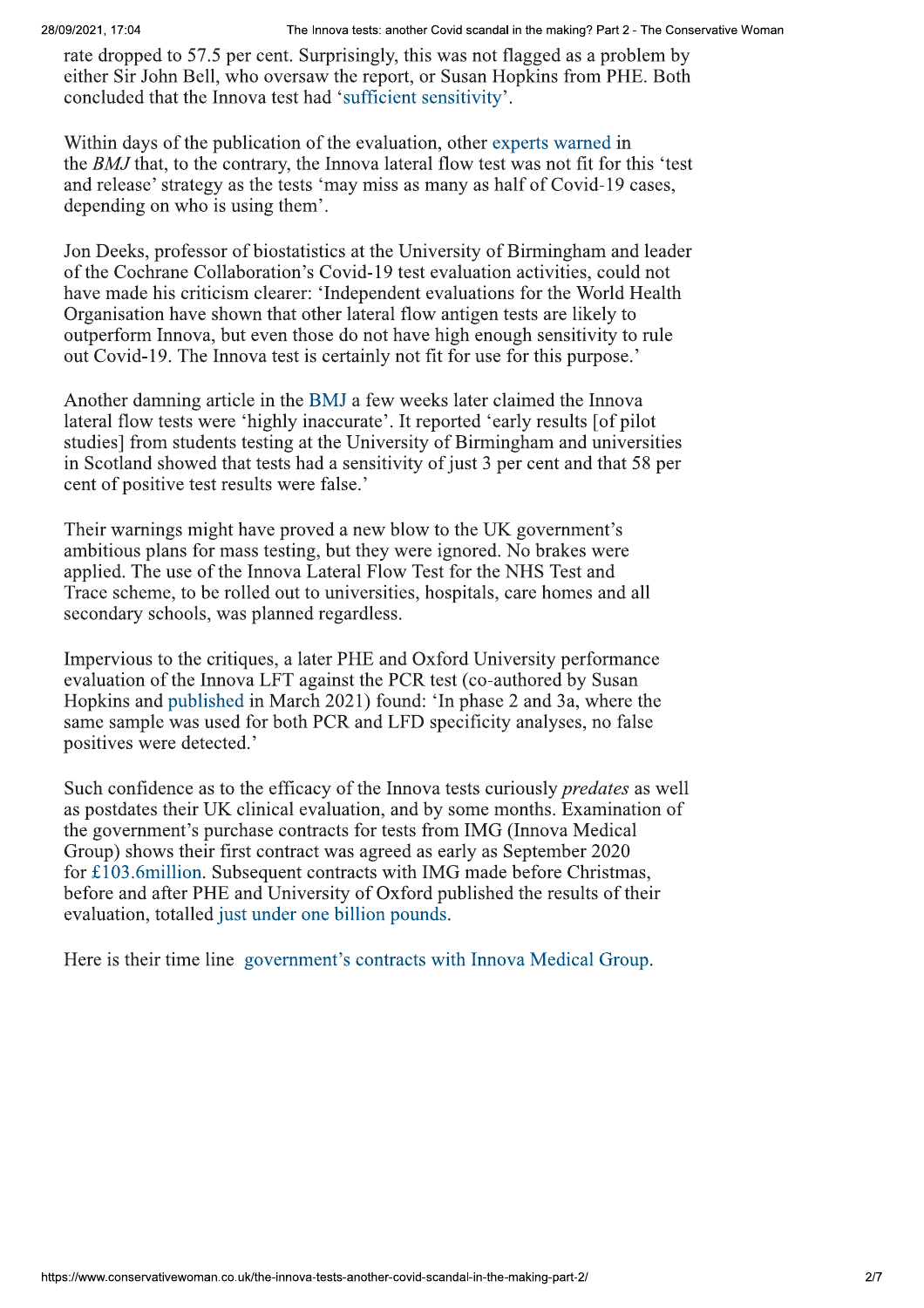Professor Tim Peto of Oxford University, chief investigator for lateral flow tests (overseen by Sir John Bell), admitted, 'We had to buy before we knew they worked' arguing that 'there was huge worldwide demand'. Officially the justification for using Innova as the sole supplier without a call for competition was that it was in accordance with Article 32 of the contract conditions:

'Innova are the only available supplier of home use lateral flow tests for Covid-19 as there is currently no other supplier whose Covid-19 tests are authorised by the relevant regulator, the Medicines and Healthcare products Regulatory Agency (MHRA), for self-test use in the UK . . . No reasonable alternative or substitute exists: there is currently no other supplier of lateral flow devices that has MHRA authorisation for the self-test use needed to satisfy DHSC's (Department of Health) requirement.'

But why so many pre-orders for such huge numbers and amounts of money given the uncertainty surrounding them? The DHSC justification looked increasingly tenuous from January onwards when the Liverpool School of Tropical Medicine announced that the Excalibur Rapid SARS-CoV-2 Antigen Screening test, validated by LSTM, had been granted MHRA approval, stating:

'Now, following approval from the Medicines & Healthcare Products Regulatory Agency (MHRA), the Excalibur Rapid SARS CoV-2 Antigen Screening test can be deployed for widespread mass screening of populations to rapidly track down infectious individuals capable of spreading the disease.' (My italics).

It's striking that after January, further huge contracts were granted by the Government to Innova alone.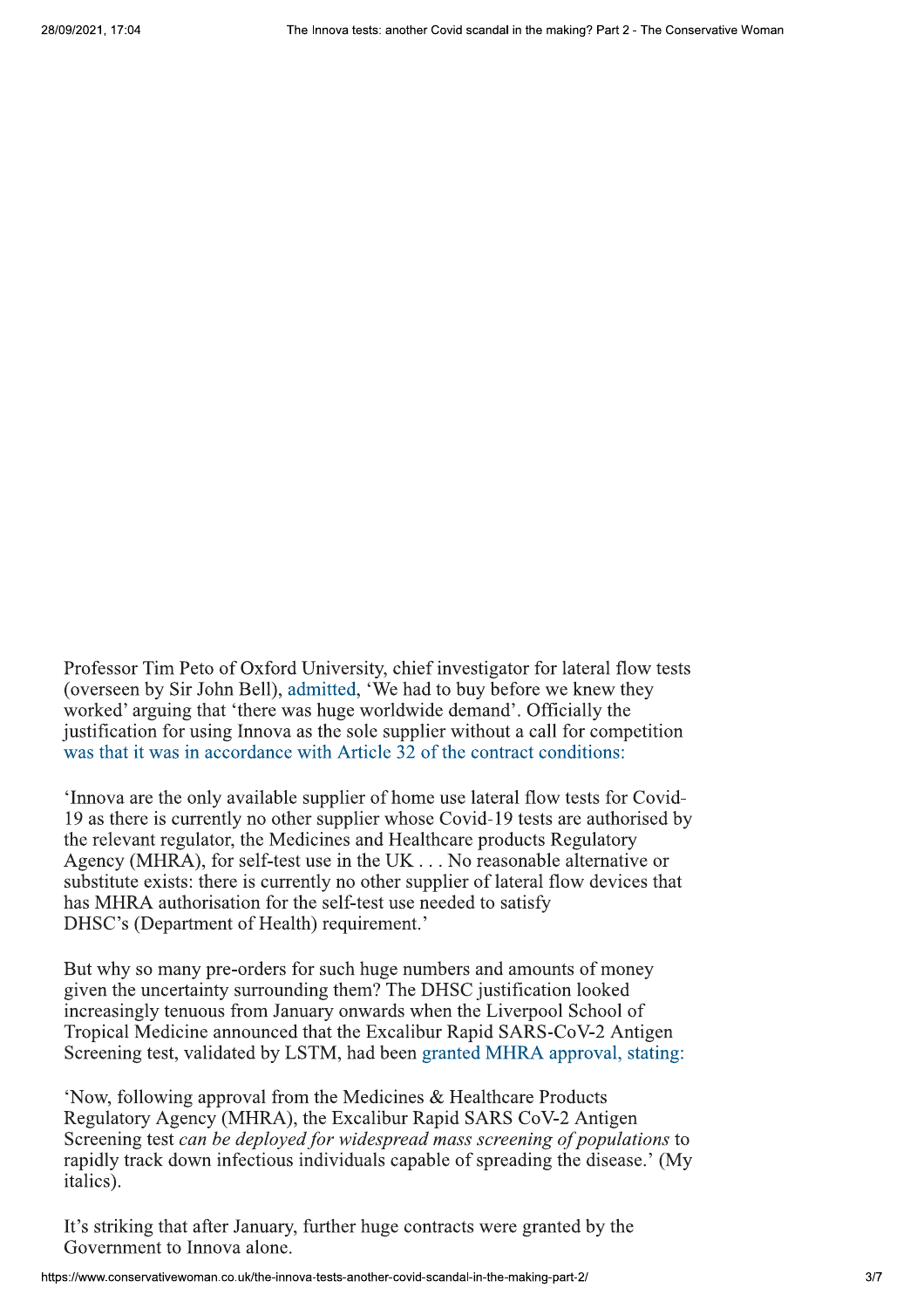meorize:  $r$  road<br>
The linearistic function of the Ukublican, was uprede of the Classinata' in Particular 2. The formula and the state of the controller is MHLA<br>
approval; it stated a contrade delivery date of 13 Match to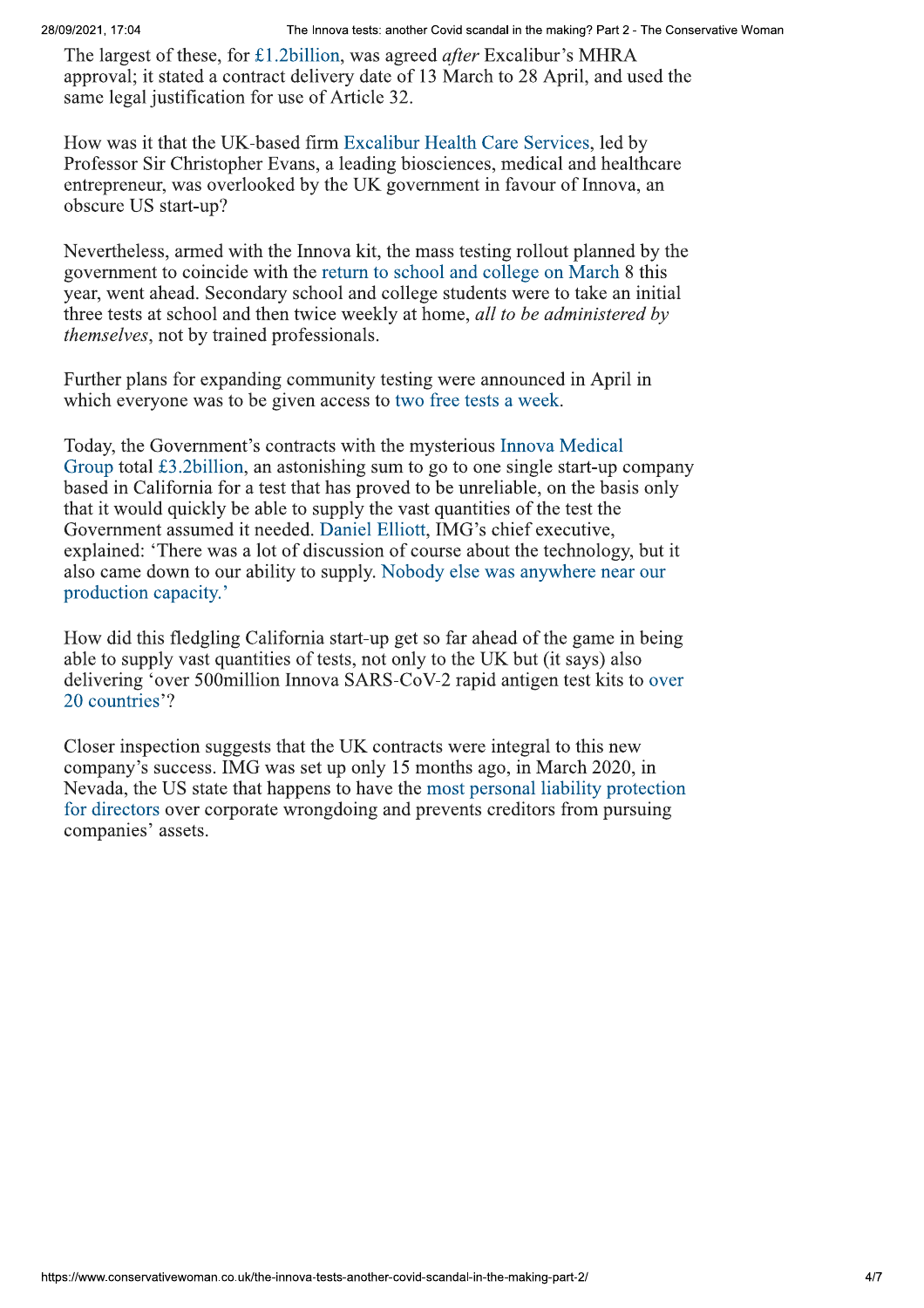and ont a real interview with the absorption and ancient contains the constraint of the absorption of the absorption of the constraints of the constraints of the constraints of the constraints in the matrix in the constra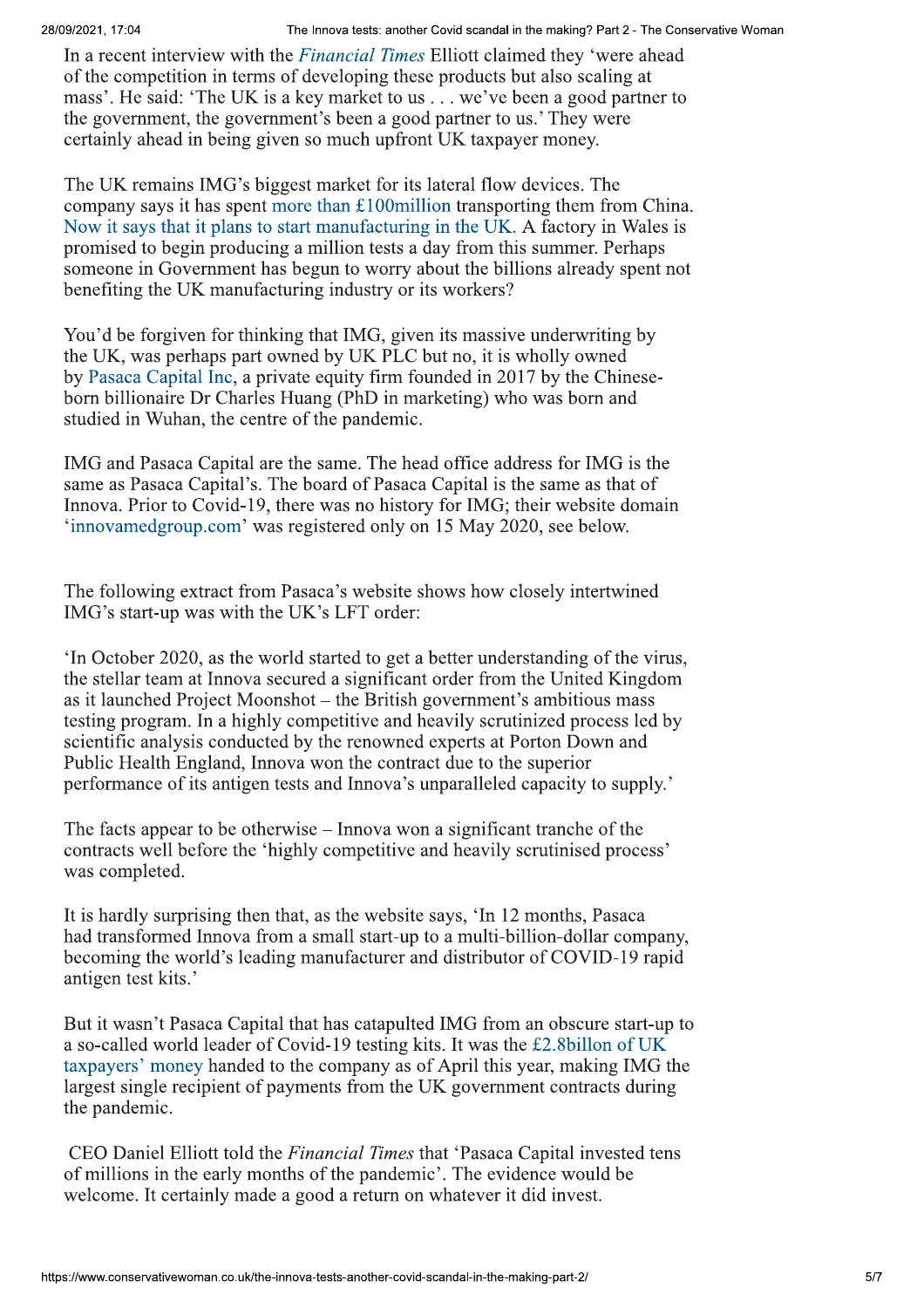All that Pasaca's webpage tells us is that: 'In early 2020, as Covid hit the US and the world, Pasaca's founder, Dr Charles Huang, and the team of seasoned scientists, top analysts, and sales and marketing experts foresaw that the fight in stemming the spread of the virus necessarily must revolve around repeated mass testing.'

IMG's website states that after Huang set up IMG in March 2020, 'the Innova team, together with its primary contract manufacturer, Xiamen Biotime Biotechnology Co Ltd, based in Fujian, China, spent several months designing a highly accurate rapid antigen test for Covid-19.'

Thanks to its exclusive global rights to the mass-produced rapid antigen tests made by its 'partner' Xiamen Biotime Biotechnology in China, IMG has made itself the UK's sole supplier.

Below is the 'Qualification Certificate' found inside the NHS Test and Trace Covid-19 self-test kits.

In April this year the *Guardian* once again questioned the lack of transparency of the government's Covid contracts, saying that a fifth of them raise red flags for corruption thanks to Johnson's VIP lane set up by the Cabinet Office and the Department of Health and Social Care in the early days of the pandemic.

Innova's brief history raises other equally worrying questions. First, how did Huang of Pasaca Capital know in 'early 2020' that the world was going to need hundreds of millions of rapid Covid-19 testing devices when in early March there were only 35 reported cases in the UK and 89 cases in the US? When mass testing for a virus had never been conducted before?

How was his Chinese 'manufacturing partner' Xiamen Biotime able so quickly to provide a solution to the problem? Did they have some information that gave them a significant head start in forming a company with an 'unparalleled capacity to supply'?